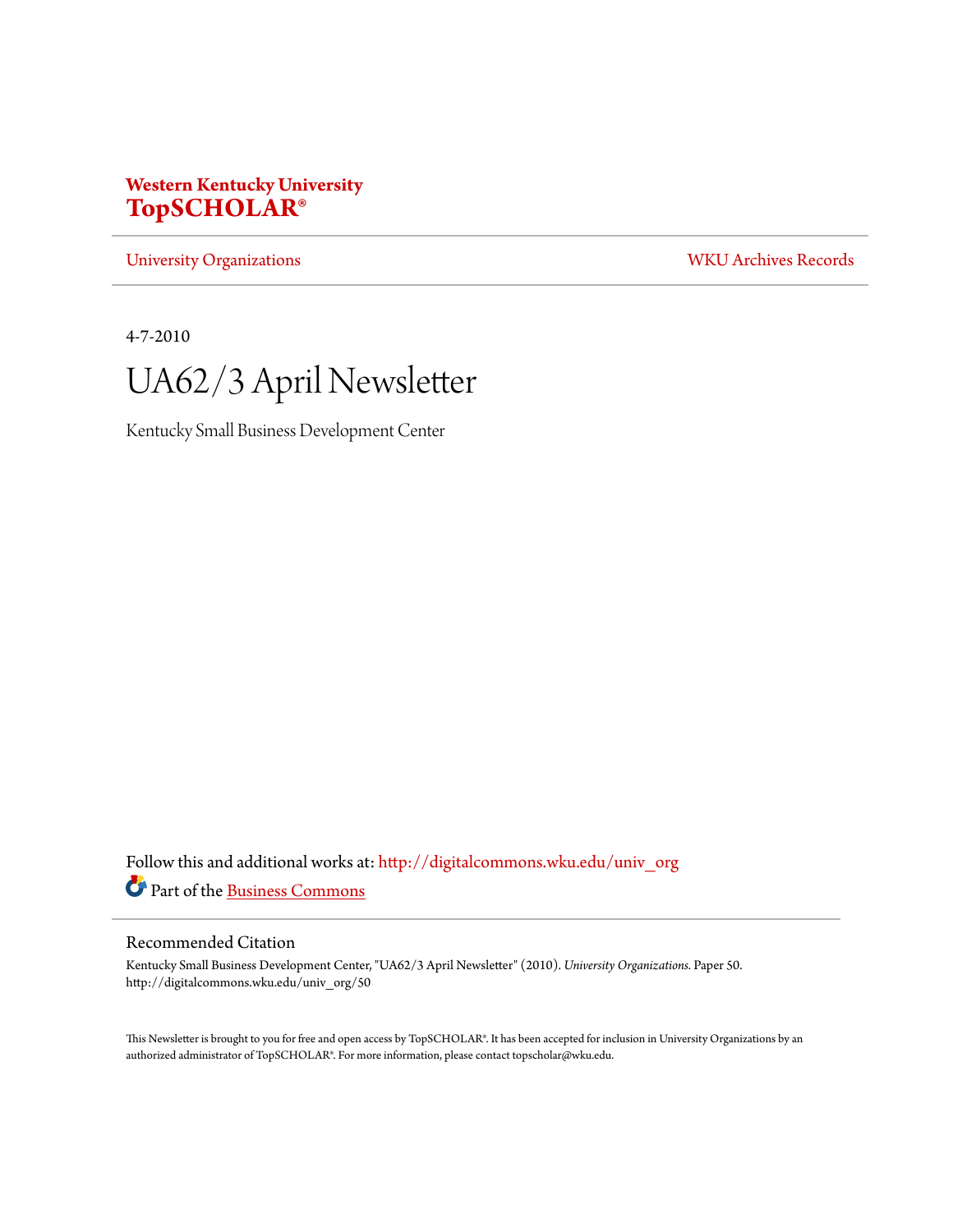# ${\sf Issue:} \ \# \ 17 \hspace{24pt} 4/07/2010$



**Dear adam,**

Business plan financials are one of the most important pieces to the business plan and quite frankly where many run out of gas. Please read below for details on this section.

Also, this Thursday at noon we will be holding an eMyth Study Group Workshop in Garrett Conference Center, room 100. Eight out of 10 small businesses fail within the first 5 years while 75% of franchises succeed. Find out what you can do about it in your small business.

Pick up your copy of the eMyth Revisited by Michael Gerber at a local book retailer and read in order to be prepared.

Sign up here, details are in the right-hand side-bar.

**Adam Brownlee**

**Director, WKU SBDC**

adam.brownlee@wku.edu

www.wkusmallbiz.com

Business Plan Financials

**The Fun at the End of the Plan**

# **GORDON FORD** COLLEGE OF BUSINESS

## **In This Issue**



**Cash Flow Day** 

**Get Rich on Your Lunch Break**

Join us at noon on Thursday, on the hill, (Garrett Conference Center Room 122)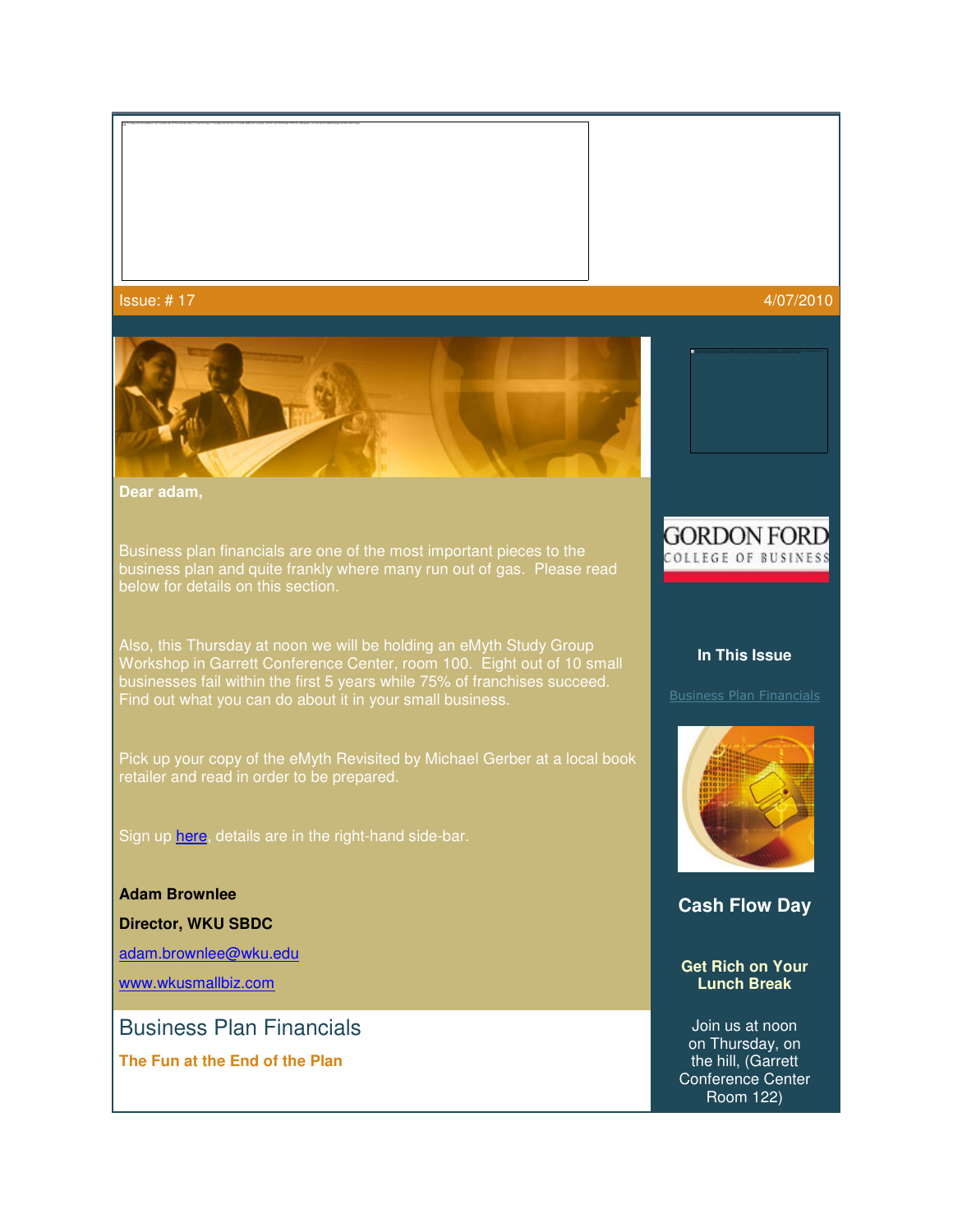Funding and financials go hand-in-hand. The financials tell you how much you need for funding, and the funding relates back to how much profit there is in the financials.



You need to tie the financials back to the text in your narrative.

Investors like having the track record of an existing business to compare with the projections for the new business. So, it pays to inject real world numbers of comparables when possible.

Your business and marketing sections should provide the assumptions for your financials. Although it is a good measure to have an assumptions subsection as well.

If you're developing financials for an existing business you will be utilizing actual spending and revenues to forecast financials. On the other hand if the financials are for a start up business you're going to be extrapolating numbers but they still need to be based on real data. These numbers need to be backed up by research and or expertise which needs to be highlighted in the plan.

Do not sugarcoat your numbers or present blue sky in this section. Your investors will see right through that and when your numbers lose credibility the whole plan falls apart. If your investors and/or bankers can't trust your numbers they won't trust you.

The opening of your financials section should be a one-page overview of the financial data. If you're preparing your plan for the purposes of attracting funding, you will need to know how much to ask for and what you're willing to give in return - interest, ownership, and the like.

## **Relevant Financials to Include**

#### **Existing Businesses:**

Uses of Funds Cash Flow Statement (3 - 5 years) Income Statement (3 - 5 years) Income Projections Breakeven Analysis Balance Sheet Business Financial History or Loan Application

#### **New Businesses:**

Uses of Funds Cash Flow Statement (3 - 5 years) Income Statement (3 - 5 years) Income Projections Breakeven Analysis Loan Application

for the eMyth Study Group.

This workshop will teach you:

The Definition of the eMyth

The Three Small Business Personalities

How to Systematize Your Business

 The following week, join us for the eMyth Study Group 2, followed by Franchisng and Small Business Ratio Analsys - same time, day and place. Click

for workshop info.

 Parking passes will be provided - pick them up at Garrett room 121 10 minutes beforehand.

Click here for directions and details.



#### **Quick Links**

Contact Us!

Register for a Workshop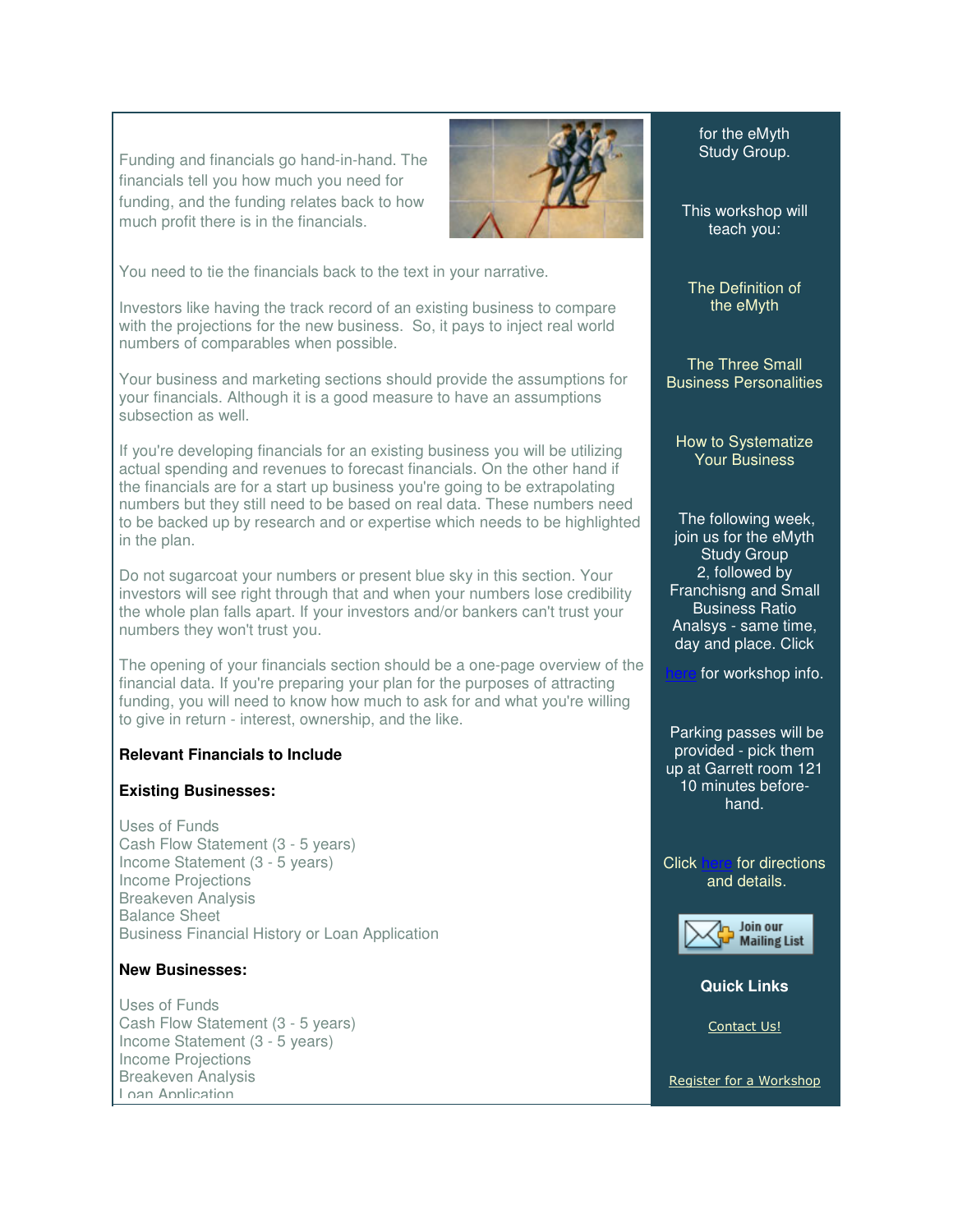It may also be useful to include a startup budget for a new business. This will help get an accurate picture of what you'll need in order to get your business up and running.

# **The Importance of Forecasts**

Bankers and investors will be looking at your plan to see the business is a good risk. The income projection is way for bankers and/or investors to get an idea of what the near future-usually three years-all in terms of income and expenses based on reasonable assumptions of costs and sales. Your assumptions should be based on prior experience in real world numbers. Don't try to predict the future with a cracked crystal ball. Be realistic.

Obviously a three-year income projection is a pro forma statement and must be backed up by sound reasoning and expertise-both of which you should have after all your research on industry standards and trends. If you're doing projections based on historic data, make sure to take into account changes in the industry, the economy, marketing, competition, efficiency, cost, etc.

3 to 5 years is the standard for projections.

# **Forecasting**

Your forecasts should be based on realistic expectations and real-world experience. You can also talk to others or even hire professionals to help you get the numbers right. If you're an owner of an existing business, trying including your managers and department heads in planning. This is called bottom-up forecasting.

**Bottom-up forecasting** uses the knowledge of the front lines to predict as accurately as possible the future needs of your business. Managers and department heads can plan ahead for the needs of their teams and give the data to you to approve and compile. The frontliners know what equipment will need to be replaced next year, what positions will need to be added, and how many training programs need to be added. Your sales team set up to get ideas to where cells are gone what trends might change the path we are currently on. Each manager or department head can look at the next two years month by month and come up with a realistic forecast.

**Top-down forecasting** is planning for the future with the end in mind. It starts with your goals for three years out and backtracks the steps it will take to get there. Start with the big picture-the industry-and your goals within it. With your market share goal, you can figure out your projected revenue. From there, you work your way down the table, filling in exact numbers where you can and making your best predictions when you can't. Still these are not guesses. Even the advertising section can be worked out logically. You know where you stand with the competition in the industry norms. So you know if you will need to spend more or less than the norm in order to increase your piece of the pie.

Top-down forecasting allows you to work your goals and your company's expectations of the future.



**Get Rich on Your**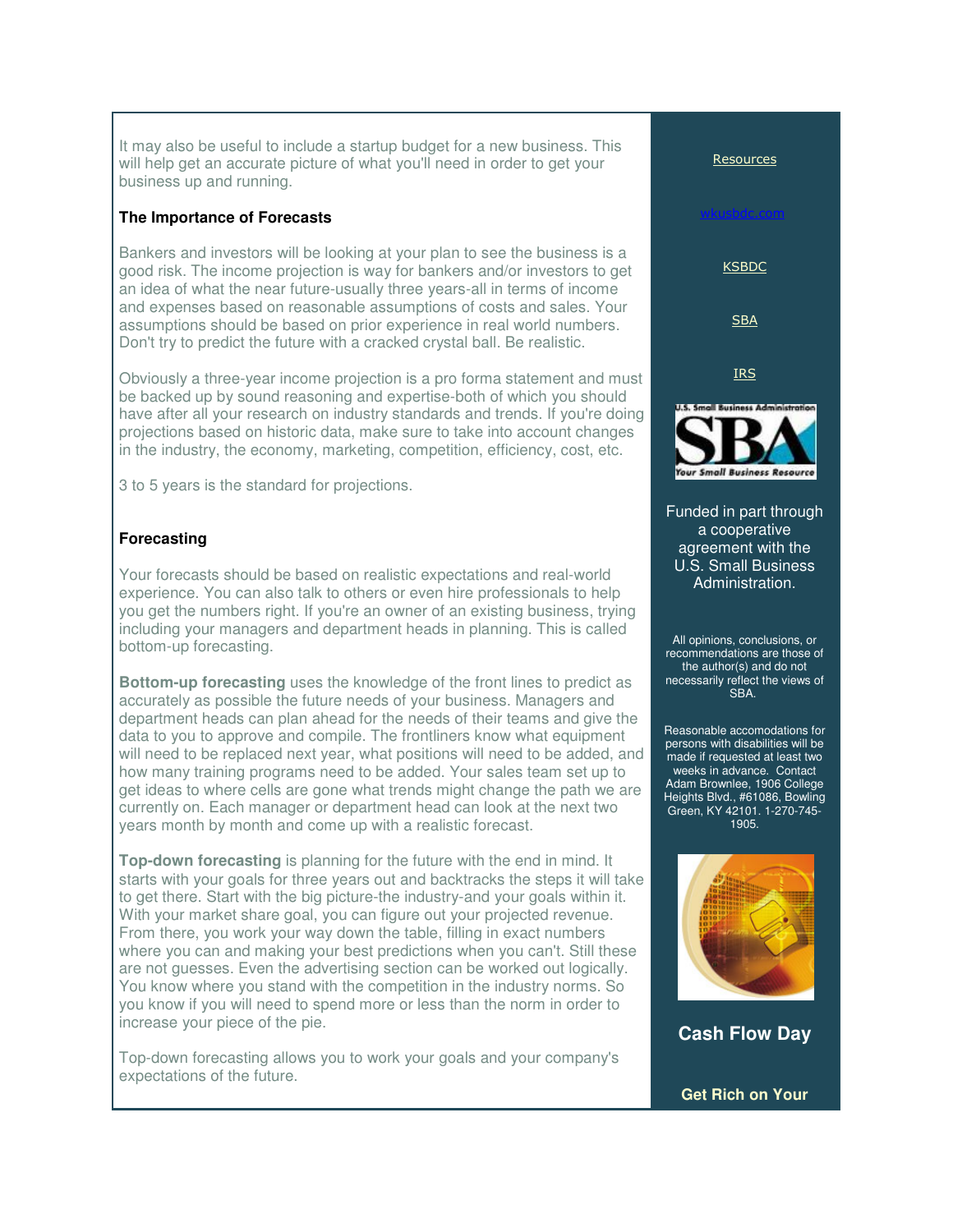Also for new businesses there are five methods to determine the demand for your new business start.

**1) Marketing Surveys** - asking your potential market how much and how often they will frequent your business.

**2) Reverse Engineering** - this method involves figuring out your costs and working it back up to the top line and then asking yourself can I achieve this sales level. This method goes hand-in-hand with capacity. If you have 100 seats in a new restaurant can you fill those 100 seats every day and how much revenue does this lead to?

**3) A trial run**-setting up a small shop either on the Internet or at a flea market and seeing if there is actual demand in a small trial run.

# **4) Taking a friendly non-competitor out to lunch.**

**5) Examining similar, public companies** and then extrapolating their numbers out to your numbers. For example, you are a retail clothing shop. You can look at public numbers of retail clothing stores and then use a factor to divide down the inflated national numbers to more realistic local number or your store.

#### **The Financial Statements**

# **The Income Statement**

Also known as a profit and loss statement, the income statement reveals your business profitability at a set point in time. It assembly income minus expenses equals what is left over. Preparation of an income statement is best on a monthly basis as well as yearly.

#### **Income**

Net sales - account for returns, allowances, and markdowns Minus Cost of Sales Equals Gross Profit

#### **Expenses**

Variable - such as advertising, professional fees, freight, supplies, payroll, repair and maintenance, travel

Fixed - such as Renton, leases, utilities, when repayment and interest, insurance depreciation, taxes and licenses, and office salaries

#### **Total**

Income from Operations (Expenses subtracted from Gross Profit) Other Income - such as interest income Other Expenses Net Profit or Loss Before Taxes Taxes - such as sales, real estate, income, inventory and excise **Net Profit or Loss After Income Taxes**

The income statement can help you track the effectiveness of your plans by showing how expenses themselves are affecting profits or losses. It will also help you plan for variations in cells want month-to-month. Though you only

#### **Lunch Break**

Join us at noon on Thursday, on the hill, (Garrett Conference Center Room 122) for the eMyth Study Group.

This workshop will teach you:

The Definition of the eMyth

The Three Small Business Personalities

#### How to Systematize Your Business

 The following week, join us for the eMyth Study Group 2, followed by Franchisng and Small Business Ratio Analsys - same time, day and place. Click

for workshop info.

 Parking passes will be provided - pick them up at Garrett room 121 10 minutes beforehand.

Click here for directions and details.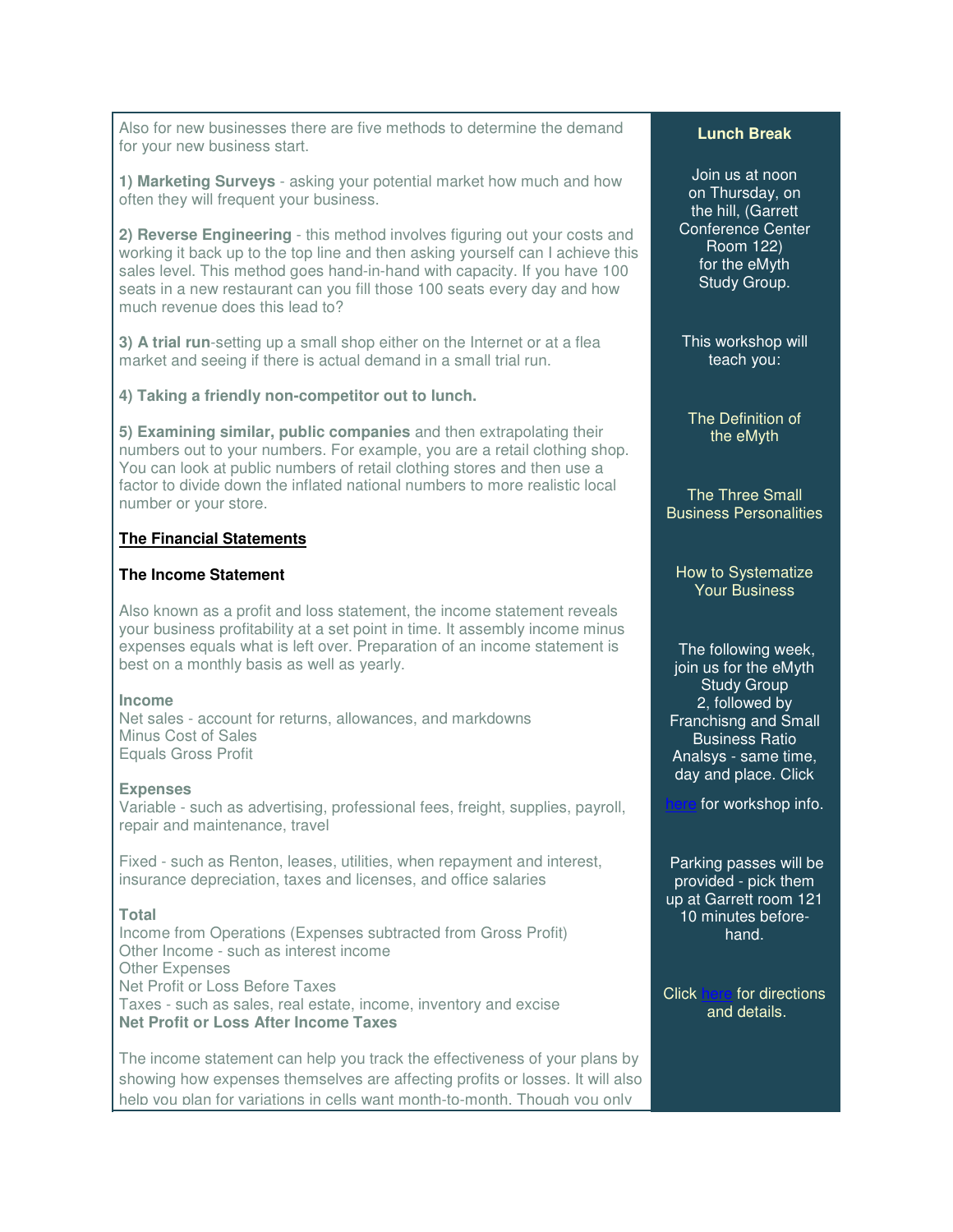need one-years worth of info for the business plan, a comparison of income statements over the years can help you see longer-term trends and therefore can help you plan accordingly.

# **The Cash Flow Statement**

The main points about a cash flow statement:

It is fairly similar to the income statement except it reports on a cash basis: it recognizes when cash comes in and when he goes out. For example on accounts receivable and accounts payable, the cash flow statement records the month that the cash was actually paid and/or received. For example if you have a \$100 accounts payable in January the income statement will record \$100 for January but if it is on a 60 day payable the cash flow statement will actually show it in March. The same holds true for accounts receivable. It is on a cash basis. The cash flow statement wants to know when the cash is actually flowing.

The cash flow statement will also report your beginning cash balance as well as your ending cash balance. For example if you start the month with \$1000 in cash, this will be recorded at the top of the cash flow statement. You then go through all your sources and uses of funds, and in the remaining cash is reported. For example if you start with \$1000 you add \$200, and you spend \$500, your ending cash balance will be \$700. This amount is then entered at the top of the next months cash flow statement.

One other difference is that the cash flow statement will capture both the principal and interest payment of a long-term debt whereas the income statement only records the interest payment. The cash flow statement will not record depreciation. Again it is concerned with the cash only.

# **Balance Sheets**

The balance sheet is simply what you own-assets, what you owe-liabilities, and the difference between the two or your equity.

It's important to keep in mind for our context how the balance sheet interacts with your income statement. We want to buy cash flow and assets that will deliver income into our income column on a monthly basis.

The balance sheet over time can be thought of as a moving picture. It shows if the company is reducing debt and building up equity or if it is on a downward spiral.

#### **Assets**

Current - assets that can be converted to cash within a year, such as cash, checking and savings accounts, accounts receivable, short-term investments, prepaid expenses and inventory for raw materials to finished products.

Long-term - investments such as stocks, bonds, and special savings accounts to be kept for at least a year.

Fixed - resources not meant for resale-such as land, buildings,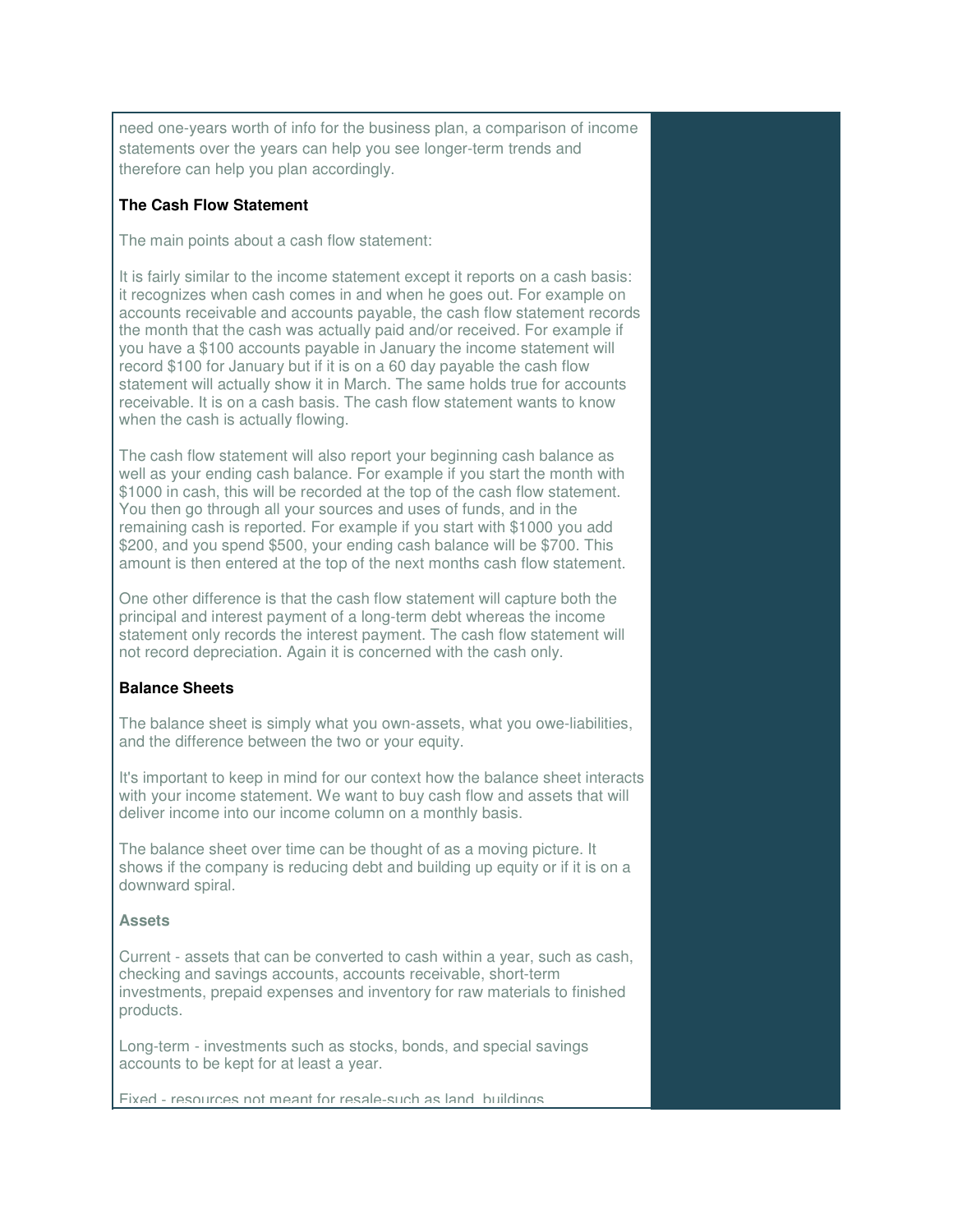improvements, equipment, vehicles and furniture.

Other - assorted assets that typically are unique to businesses circumstances.

#### **Liabilities**

Current - payable with one operating cycle-such as notes, taxes, interest, payroll accrual, accounts payable

Long-term - mortgages, vehicles, notes and the like-take the current payment due subtracted from the remaining balance

# **Net Worth or Owner Equity -**

Corporations use the total invested by owners or stockholders added to retained earnings after dividends are paid. Partnerships, LLC's and so proprietorships use the original investment of owners added to earnings after withdrawals.

Balance sheets should be prepared on a regular basis not just when you're preparing a business plan. The balance sheet can help you spot trends and plug cash leaks before they sink your company.

# **Breakeven Analysis**

A breakeven analysis answers the question of how much your business will need to sell in order to cover its costs.

For example, if you sell copy machines, the breakeven analysis enables you to figure out exactly how many copiers you need to sell in order to pay all the bills.

The breakeven point is the point when you start to think maybe going into business for yourself was a good decision. It is the beginning of stability. It is a point which many businesses never reach. But numerically, it is the point at which your fixed and variable costs are met by your product and/or service sales. You won't be making a profit but you will no longer be making a loss either.

You can display this point in a number of ways in your business plan. In either graph or table form, you can show dollars of expense compared to dollars of revenue or even dollars of expense compared to units of production-in either products or services.

You can simply show this in the breakeven mathematical formula which is:

# **BE = FC / 1 - (VC/S)**

You can develop a chart format by showing different levels of sales and how close you are to the breakeven point. For example if you have a business that breaks even at \$24,000 you can show a month at \$24,000 and enter zero for the net. For our example this chart reflects a seven-month period, so in month one for example you might have \$20,000 in sales and a negative \$2000 net, and month 2 you might have \$22,000 in sales with a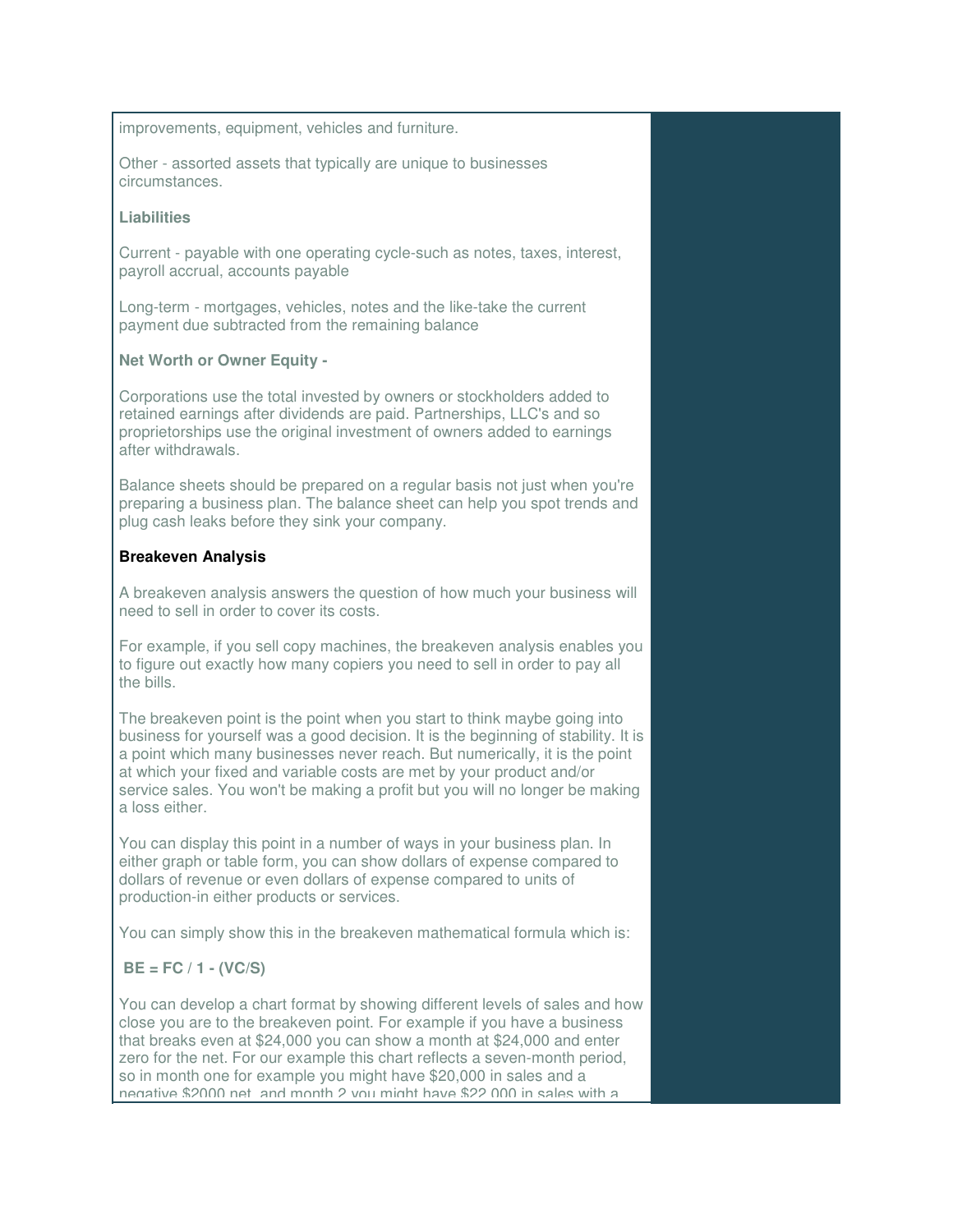negative \$1,000 in net.

In the subsequent months you might start showing a profit, say for instance in month four you have \$26,000 in sales with a \$2,000 net profit. Continuing forward you might see \$32,000 in sales for months seven with a \$5,000 in net profit. This can also be represented graphically in the chart with costs on the vertical y-axis and sales over time on them were zonal x-axis. Your fixed costs of course will be a constant level across the graph while your variable costs will be adding increasing level. Your breakeven point would be the point where cells cross your fixed costs plus your variable costs.

# **Ratios**

Potential investors begin the task of analyzing your business for risk and feasibility, they bring experience and expertise to bear in your business plan. What it comes down to is whether or not they think your business proposal, as presented in your business plan, is feasible. In other words, can your business make money?

Ratio analysis involves taking numbers from the financial tables. Knowledge of ratios on your part is akin to learning to speak the language of potential investors. It also gives you valuable management tool. By tracking your ratios, you can spot trends, strengths, weaknesses, and potential roadblocks.

#### **Liquidity Ratios**

The current ratio and the quick ratio are two examples of liquidity ratios. The current ratio is used to determine liquidity of existing business by dividing current assets by current liabilities. If they current ratio is greater than 1.0, then the business has a chance of being able to pay short-term bills. The larger the number, the better the chance of paying the bills. If that number is less than 1.0, the business may be in rough water. However, decisionmakers will also take into account industry norms. If the industry standard is 4.0, that current ratio of 1.0 is not nearly as good as it would be an industry with an average of say, 1.5

The quick ratio, also called the acid test, is a measurement of liquidity without inventory being calculated. Current assets, not including inventory, divided by current liabilities. Comparing the quick ratio to the current ratio gives decision-makers an idea of how dependent liquidity is upon inventory.

#### **Debt Management Ratios**

 $\overline{a}$ 

Debt management ratios include the debt ratio and at times interest earned ratio-tie. The debt ratio is a measure of risk and it shows how well the company's asset supports monetary obligations. The debt ratio is found by dividing total debt, including long-term debt, short-term debt, and current liabilities, by total assets. A high ratio means high risk to potential investors.

The TIE measures how well earnings cover interest and can be found by dividing earnings before interest and taxes by interest. The higher the number the more times earnings can cover interest, thus the safer the investment.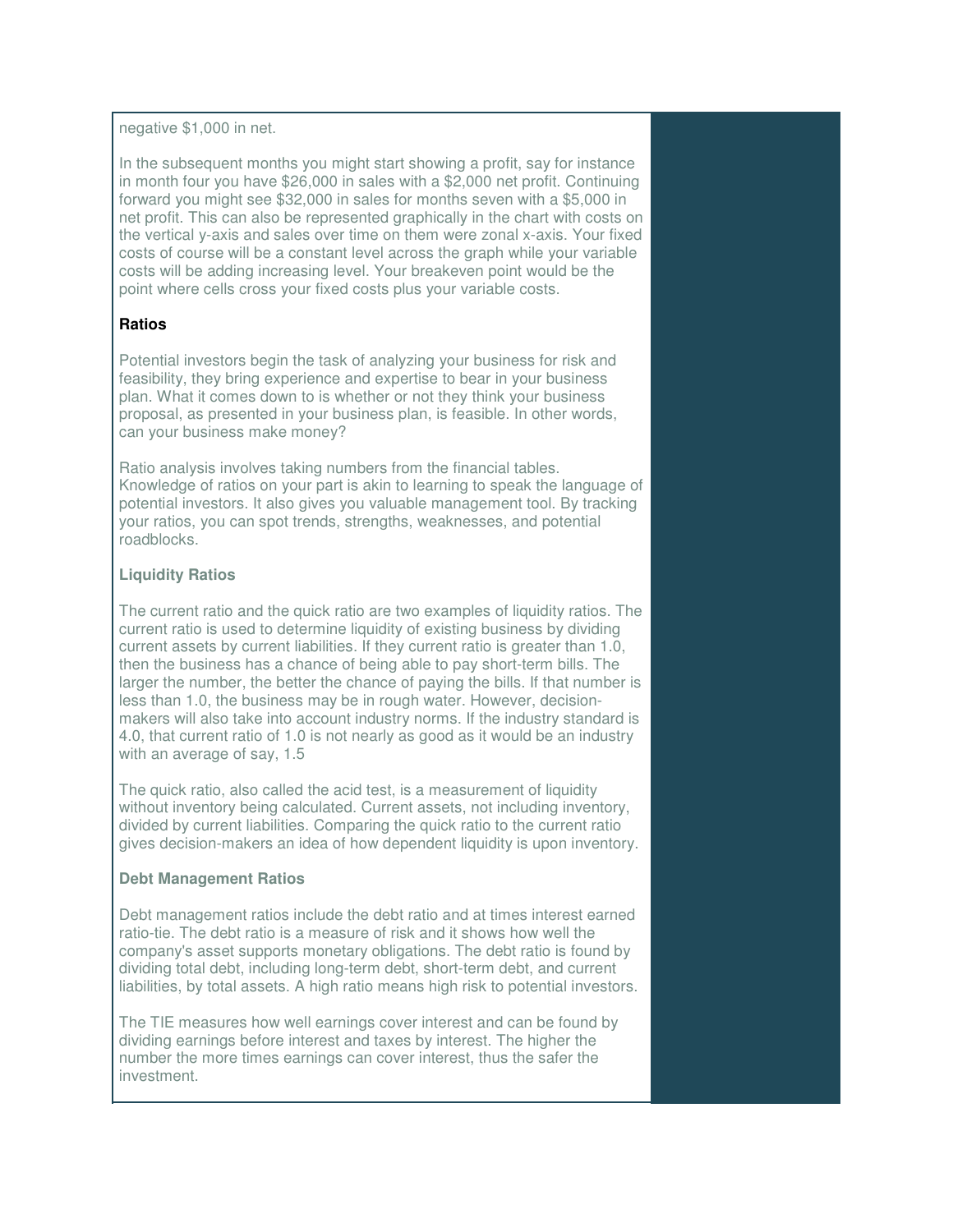#### **Asset Management Ratios**

**Inventory turnover and average collection period** are both examples of asset management ratios. The inventory turnover ratio measures how often your company gets rid of and restocks an average sized inventory. It is measured by dividing cost of goods sold by inventory. The higher number is better because higher numbers mean you've more quickly gone for your inventory. This means fewer of your business dollars are tied up in inventory. Inventory can cost you in storage, taxes, insurance and interest as well as time. Inventory and time are not friends. As time passes, inventory can become outdated, unpopular, or even unsafe.

**Average collection period** measures how long it takes to collect on sales on credit. When you sell on credit there will be a lag time. That lag time is measured by the average collection period. It is found by dividing Accounts Receivable by sales and multiplying the total by 360. Obviously, you want the number to be as small as possible. Ideally, you want it as close to your company's terms of sale as you can get it. If the number exceeds your terms of sales significantly-greater than 30%-you show that you are not being as strict with your credit choices as he should be or there is significant customer dissatisfaction.

## **Profitability ratios**

Profitability ratios include return on sales, return on assets and return on equity. The return on sales ratio is the most basic measurement of profitability and says something about how well you can keep down costs and expenses. Divide net income by sales and, voilà you have profitabilityat least on paper.

The return on assets ratio similarly says something about how well he you use invested assets is found by dividing net income by total assets.

The return on equity ratio builds on the return on assets by taking leverage into account and is found by dividing net income by equity. Debt affects return on assets and return on equity and the two will be close if debt is small. When debt grows large, return on equity is higher than return on assets when the company is doing well and lower her when the company is doing poorly.

# **Uses of Funds**

 $\overline{a}$ 

Most institutions and individuals want to know exactly what you plan on doing with their money. The best place to start with how you will use the funds you are requesting is to provide a summary of your businesses financial needs. This is the uses of funds section.

This summary is a simple statement of how the funds will be used and includes one-time capital expenses, one time working capital needs, and the first six months of your operating expenses or six months of working capital. The second part of this statement will include the sources of your funds and will include how much the owner is contributing and how much the bank is contributing and or investors.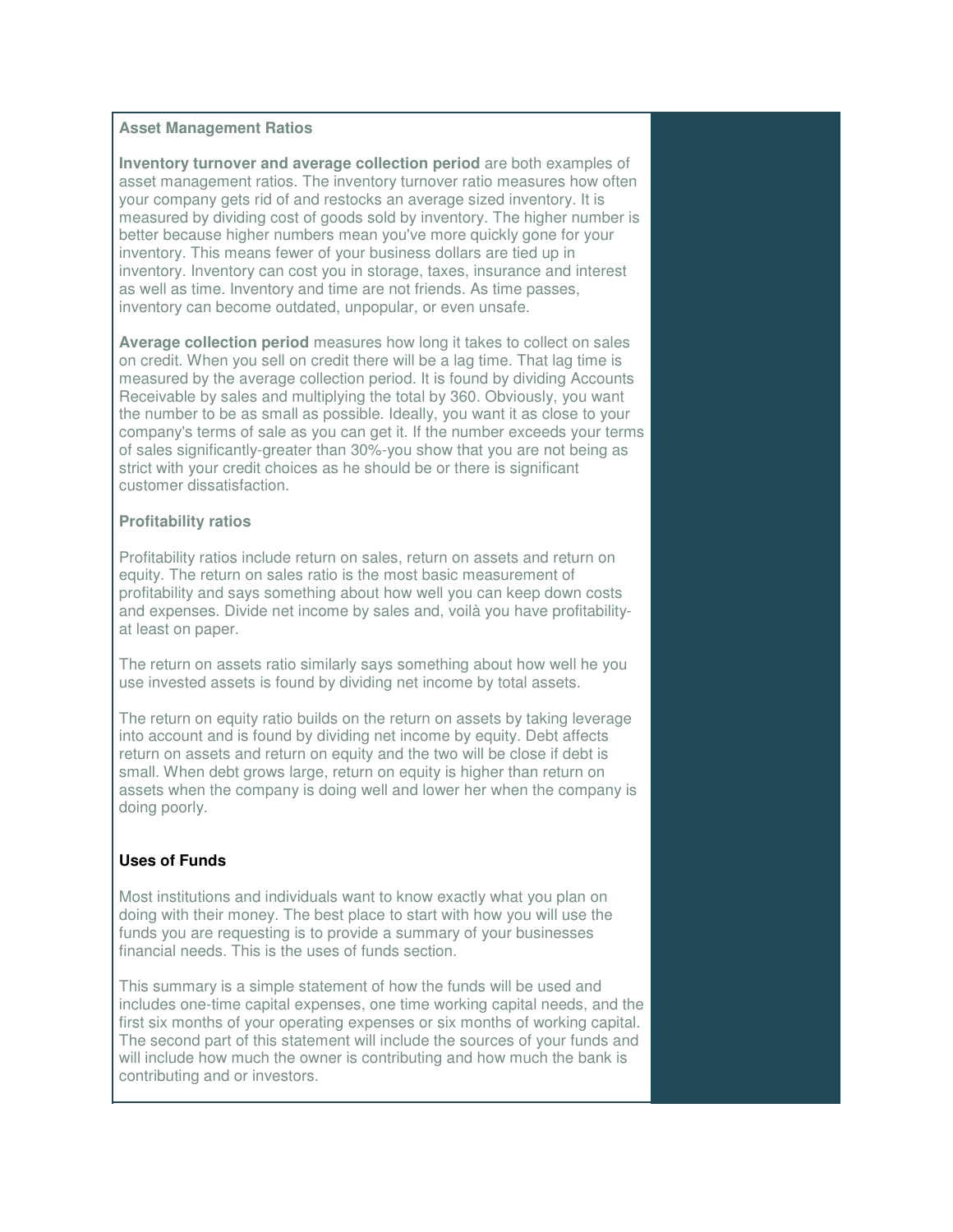#### **Assumptions**

The purpose of the assumptions section is to explain to readers how you chose your numbers. Readers turn to this section in order to interpret the biases of the preparer. Assumptions answer the all-important question why? Why did you do so for example you could double your sales in two years? If readers don't know your reasoning, they cannot make an educated decision as to the validity of your numbers. Your assumptions are yet another chance to convince your readers. With your assumptions in mind, others within your company are better able to meet goals because they know what is behind those goals.

Don't get lazy with this subsection and never assume that any of the numbers are self-explanatory. Discussions about your plan may occur months after you have prepared your numbers, and you might actually forget why, for example you thought you could double sales within two years.

Thanks,

Adam

 $\overline{a}$ 

Thanks for taking the time to read our newsletter and for passing it along to folks who might be interested in its content and our services. Please contact us at wkusmallbiz.com if you are starting a small business or if you need a tune-up.

\_\_\_\_\_\_\_\_\_\_\_\_\_\_\_\_\_\_\_\_\_\_\_\_\_\_\_\_\_\_\_\_\_\_\_\_\_\_\_\_\_\_\_\_\_\_\_\_\_\_\_\_\_\_\_\_\_\_\_\_

We look forward to serving you.

**Sincerely,**

Adam Brownlee Director, WKU SBDC

adam.brownlee@wku.edu

wkusmallbiz.com

**Save 100%**

Our one-on-one coaching is free, always.\* If you would like to discuss the above topics, develop a business plan, franchise prototype manual, financial projections or web site or attend one of our workshops, go to **wkusmallbiz.com**, click on "Contact Us," enter your information and a special little message that preferrably comments on how cool we are.

Check out our upcoming workshops under the training tab.

\*There is no catch to this. We are grant funded. Our services are free. This is not a teaser rate in which we bait you to sign you up for fee-based services. We do not force you to look at time shares for hours on end in order to receive admission to Disney World. We do not have a water park, animatronic pirates nor a jolly, rodent mascot.